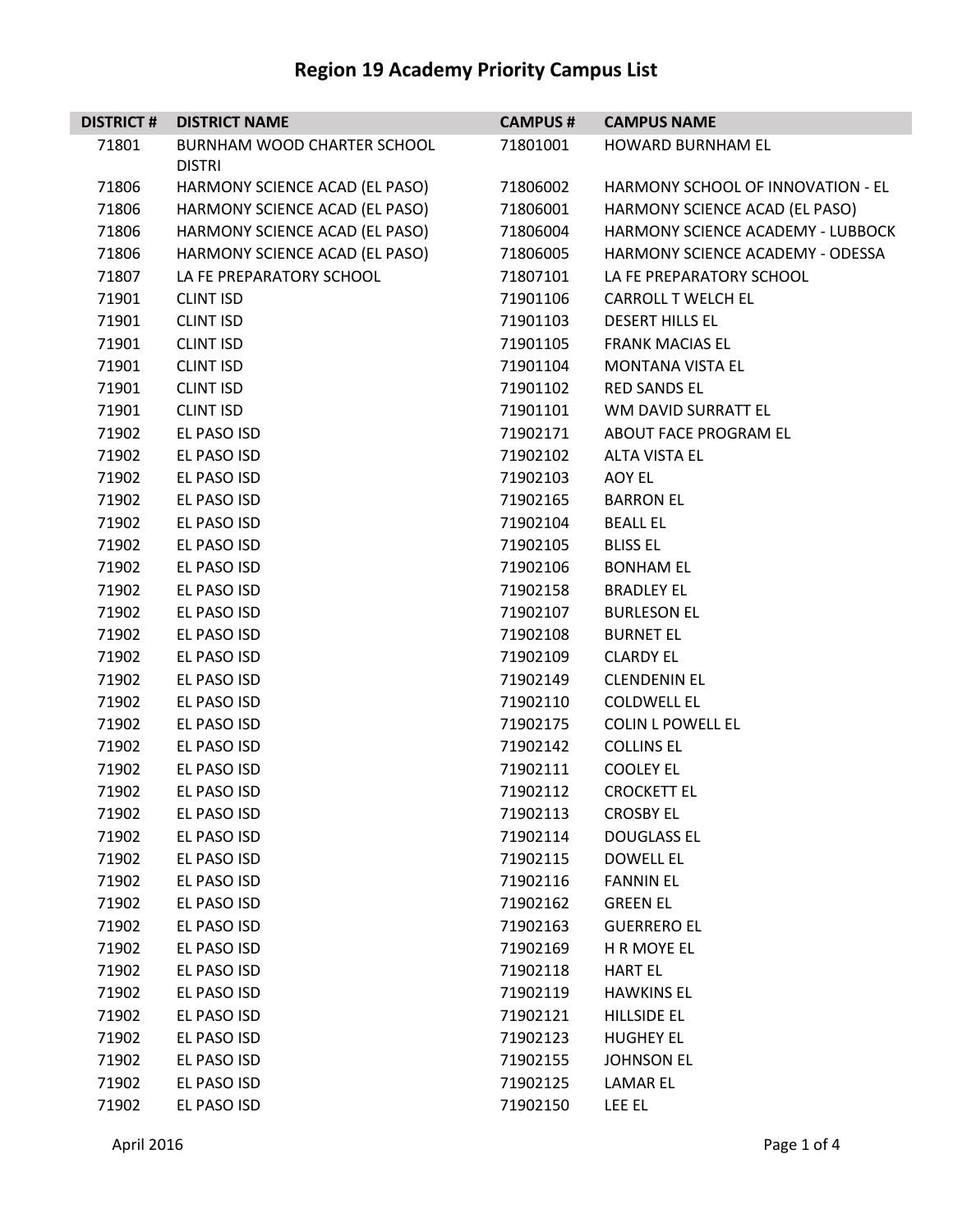| <b>DISTRICT#</b> | <b>DISTRICT NAME</b> | <b>CAMPUS #</b> | <b>CAMPUS NAME</b>          |
|------------------|----------------------|-----------------|-----------------------------|
| 71902            | EL PASO ISD          | 71902128        | LOGAN EL                    |
| 71902            | EL PASO ISD          | 71902129        | <b>MACARTHUR EL-INT</b>     |
| 71902            | EL PASO ISD          | 71902130        | <b>MESITA EL</b>            |
| 71902            | EL PASO ISD          | 71902131        | MILAM EL                    |
| 71902            | EL PASO ISD          | 71902167        | <b>MORENO EL</b>            |
| 71902            | EL PASO ISD          | 71902133        | <b>NEWMAN EL</b>            |
| 71902            | EL PASO ISD          | 71902161        | NIXON EL                    |
| 71902            | EL PASO ISD          | 71902134        | <b>PARK EL</b>              |
| 71902            | EL PASO ISD          | 71902135        | <b>PUTNAM EL</b>            |
| 71902            | EL PASO ISD          | 71902156        | RIVERA EL                   |
| 71902            | EL PASO ISD          | 71902136        | ROBERTS EL                  |
| 71902            | EL PASO ISD          | 71902138        | <b>RUSK EL</b>              |
| 71902            | EL PASO ISD          | 71902140        | <b>SCHUSTER EL</b>          |
| 71902            | EL PASO ISD          | 71902141        | <b>STANTON EL</b>           |
| 71902            | EL PASO ISD          | 71902143        | <b>TRAVIS EL</b>            |
| 71902            | EL PASO ISD          | 71902146        | <b>WESTERN HILLS EL</b>     |
| 71902            | EL PASO ISD          | 71902153        | <b>WHITAKER EL</b>          |
| 71902            | EL PASO ISD          | 71902174        | <b>WILLIAM C HERRERA EL</b> |
| 71902            | EL PASO ISD          | 71902148        | <b>ZAVALA EL</b>            |
| 71903            | <b>FABENS ISD</b>    | 71903105        | <b>FABENS EL</b>            |
| 71903            | <b>FABENS ISD</b>    | 71903103        | JOHANNA ODONNELL INT        |
| 71904            | SAN ELIZARIO ISD     | 71904104        | ALFONSO BORREGO SR EL       |
| 71904            | SAN ELIZARIO ISD     | 71904103        | JOSEFA L SAMBRANO EL        |
| 71904            | SAN ELIZARIO ISD     | 71904101        | L G ALARCON EL              |
| 71904            | SAN ELIZARIO ISD     | 71904102        | LORENZO LOYA PRI            |
| 71905            | YSLETA ISD           | 71905138        | ALICIA R CHACON             |
| 71905            | YSLETA ISD           | 71905101        | ASCARATE EL                 |
| 71905            | YSLETA ISD           | 71905102        | <b>CADWALLADER EL</b>       |
| 71905            | YSLETA ISD           | 71905127        | <b>CAPISTRANO EL</b>        |
| 71905            | <b>YSLETA ISD</b>    | 71905103        | <b>CEDAR GROVE EL</b>       |
| 71905            | <b>YSLETA ISD</b>    | 71905139        | <b>CONSTANCE HULBERT EL</b> |
| 71905            | <b>YSLETA ISD</b>    | 71905104        | DEL NORTE HEIGHTS EL        |
| 71905            | <b>YSLETA ISD</b>    | 71905145        | DEL VALLE EL                |
| 71905            | <b>YSLETA ISD</b>    | 71905136        | <b>DESERTAIRE EL</b>        |
| 71905            | <b>YSLETA ISD</b>    | 71905105        | <b>DOLPHIN TERRACE EL</b>   |
| 71905            | <b>YSLETA ISD</b>    | 71905120        | <b>EAST POINT EL</b>        |
| 71905            | <b>YSLETA ISD</b>    | 71905124        | <b>EASTWOOD HEIGHTS EL</b>  |
| 71905            | <b>YSLETA ISD</b>    | 71905106        | <b>EASTWOOD KNOLLS</b>      |
| 71905            | <b>YSLETA ISD</b>    | 71905107        | <b>EDGEMERE EL</b>          |
| 71905            | <b>YSLETA ISD</b>    | 71905129        | <b>GLEN COVE EL</b>         |
| 71905            | <b>YSLETA ISD</b>    | 71905108        | <b>HACIENDA HEIGHTS EL</b>  |
| 71905            | <b>YSLETA ISD</b>    | 71905133        | LANCASTER EL                |
| 71905            | <b>YSLETA ISD</b>    | 71905130        | LE BARRON PARK EL           |
| 71905            | <b>YSLETA ISD</b>    | 71905109        | LOMA TERRACE EL             |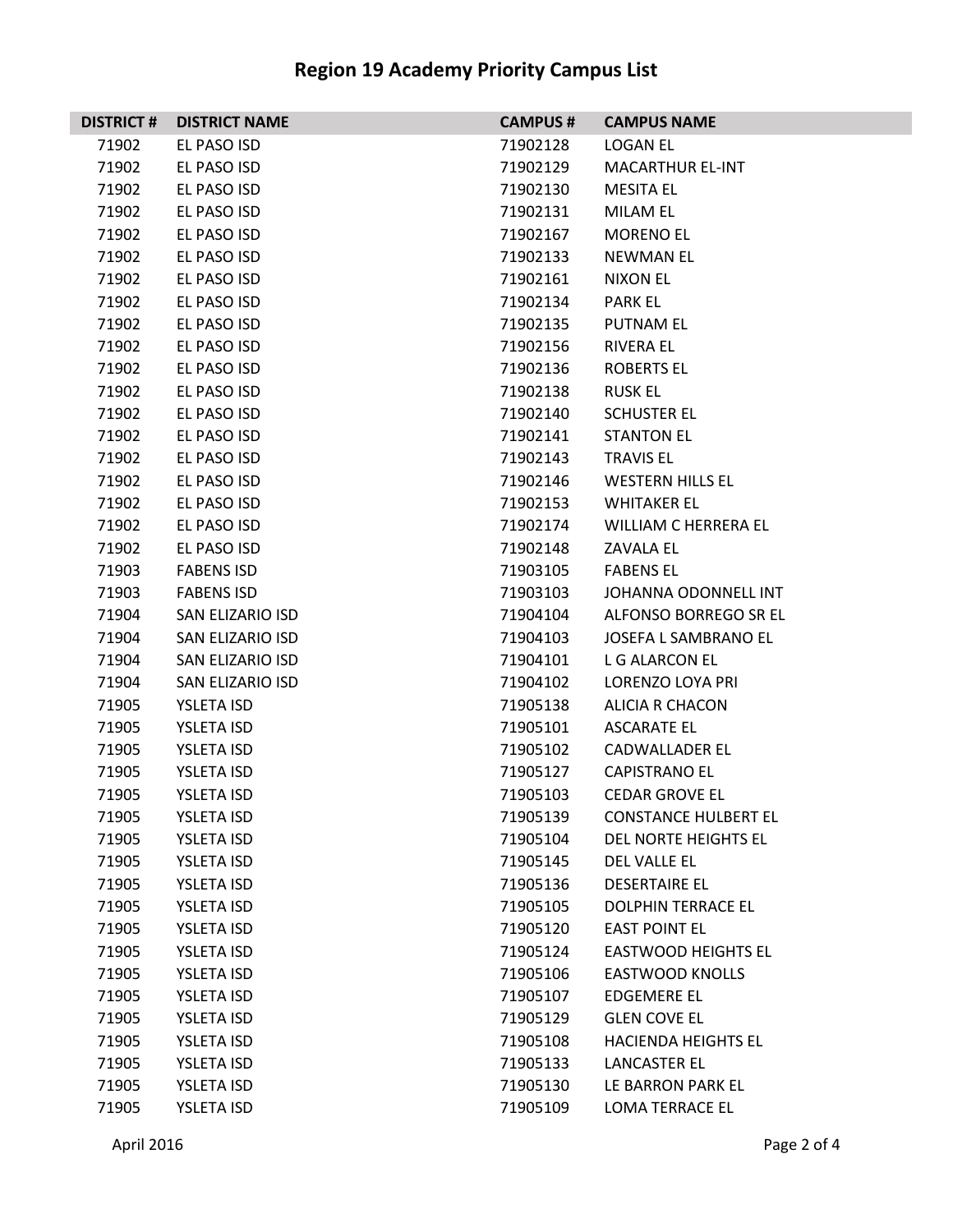| <b>DISTRICT#</b> | <b>DISTRICT NAME</b> | <b>CAMPUS#</b> | <b>CAMPUS NAME</b>                 |
|------------------|----------------------|----------------|------------------------------------|
| 71905            | <b>YSLETA ISD</b>    | 71905110       | <b>MARIAN MANOR EL</b>             |
| 71905            | <b>YSLETA ISD</b>    | 71905121       | MESA VISTA EL                      |
| 71905            | YSLETA ISD           | 71905135       | <b>MISSION VALLEY EL</b>           |
| 71905            | <b>YSLETA ISD</b>    | 71905112       | <b>NORTH LOOP EL</b>               |
| 71905            | <b>YSLETA ISD</b>    | 71905142       | <b>NORTH STAR EL</b>               |
| 71905            | <b>YSLETA ISD</b>    | 71905113       | <b>PARKLAND EL</b>                 |
| 71905            | <b>YSLETA ISD</b>    | 71905122       | PASODALE EL                        |
| 71905            | YSLETA ISD           | 71905131       | PEBBLE HILLS EL                    |
| 71905            | <b>YSLETA ISD</b>    | 71905123       | <b>PRESA EL</b>                    |
| 71905            | <b>YSLETA ISD</b>    | 71905114       | <b>RAMONA EL</b>                   |
| 71905            | <b>YSLETA ISD</b>    | 71905141       | ROBBIN E L WASHINGTON EL           |
| 71905            | <b>YSLETA ISD</b>    | 71905116       | SAGELAND EL                        |
| 71905            | YSLETA ISD           | 71905117       | <b>SCOTSDALE EL</b>                |
| 71905            | <b>YSLETA ISD</b>    | 71905118       | <b>SOUTH LOOP EL</b>               |
| 71905            | <b>YSLETA ISD</b>    | 71905111       | <b>THOMAS MANOR EL</b>             |
| 71905            | <b>YSLETA ISD</b>    | 71905132       | TIERRA DEL SOL EL                  |
| 71905            | <b>YSLETA ISD</b>    | 71905128       | <b>VISTA HILLS EL</b>              |
| 71905            | YSLETA ISD           | 71905119       | <b>YSLETA EL</b>                   |
| 71906            | <b>ANTHONY ISD</b>   | 71906101       | <b>ANTHONY EL</b>                  |
| 71907            | <b>CANUTILLO ISD</b> | 71907104       | <b>BILL CHILDRESS EL</b>           |
| 71907            | CANUTILLO ISD        | 71907101       | CANUTILLO EL                       |
| 71907            | CANUTILLO ISD        | 71907102       | DEANNA DAVENPORT EL                |
| 71907            | <b>CANUTILLO ISD</b> | 71907105       | <b>GONZALO AND SOFIA GARCIA EL</b> |
| 71907            | <b>CANUTILLO ISD</b> | 71907103       | <b>JOSE H DAMIAN EL</b>            |
| 71908            | <b>TORNILLO ISD</b>  | 71908101       | <b>TORNILLO EL</b>                 |
| 71908            | <b>TORNILLO ISD</b>  | 71908044       | <b>TORNILLO INT</b>                |
| 71909            | <b>SOCORRO ISD</b>   | 71909112       | <b>BENITO MARTINEZ EL</b>          |
| 71909            | SOCORRO ISD          | 71909122       | <b>BILL SYBERT SCHOOL</b>          |
| 71909            | <b>SOCORRO ISD</b>   | 71909104       | <b>CAMPESTRE EL</b>                |
| 71909            | <b>SOCORRO ISD</b>   | 71909128       | <b>CHESTER E JORDAN</b>            |
| 71909            | SOCORRO ISD          | 71909120       | <b>DESERT WIND EL</b>              |
| 71909            | <b>SOCORRO ISD</b>   | 71909126       | DR SUE A SHOOK SCHOOL              |
| 71909            | <b>SOCORRO ISD</b>   | 71909115       | ELFIDA CHAVEZ EL                   |
| 71909            | <b>SOCORRO ISD</b>   | 71909117       | <b>ERNESTO SERNA SCHOOL</b>        |
| 71909            | <b>SOCORRO ISD</b>   | 71909110       | <b>ESCONTRIAS EARLY CHILD CTR</b>  |
| 71909            | <b>SOCORRO ISD</b>   | 71909111       | <b>ESCONTRIAS EL</b>               |
| 71909            | <b>SOCORRO ISD</b>   | 71909102       | H D HILLEY EL                      |
| 71909            | <b>SOCORRO ISD</b>   | 71909114       | <b>HELEN BALL EL</b>               |
| 71909            | <b>SOCORRO ISD</b>   | 71909105       | <b>HORIZON HEIGHTS EL</b>          |
| 71909            | <b>SOCORRO ISD</b>   | 71909107       | <b>HUECO EL</b>                    |
| 71909            | SOCORRO ISD          | 71909125       | HURSHEL ANTWINE SCHOOL             |
| 71909            | <b>SOCORRO ISD</b>   | 71909129       | <b>JAMES P BUTLER EL</b>           |
| 71909            | <b>SOCORRO ISD</b>   | 71909116       | JANE A HAMBRIC SCHOOL              |
| 71909            | <b>SOCORRO ISD</b>   | 71909124       | JOHN DRUGAN SCHOOL                 |